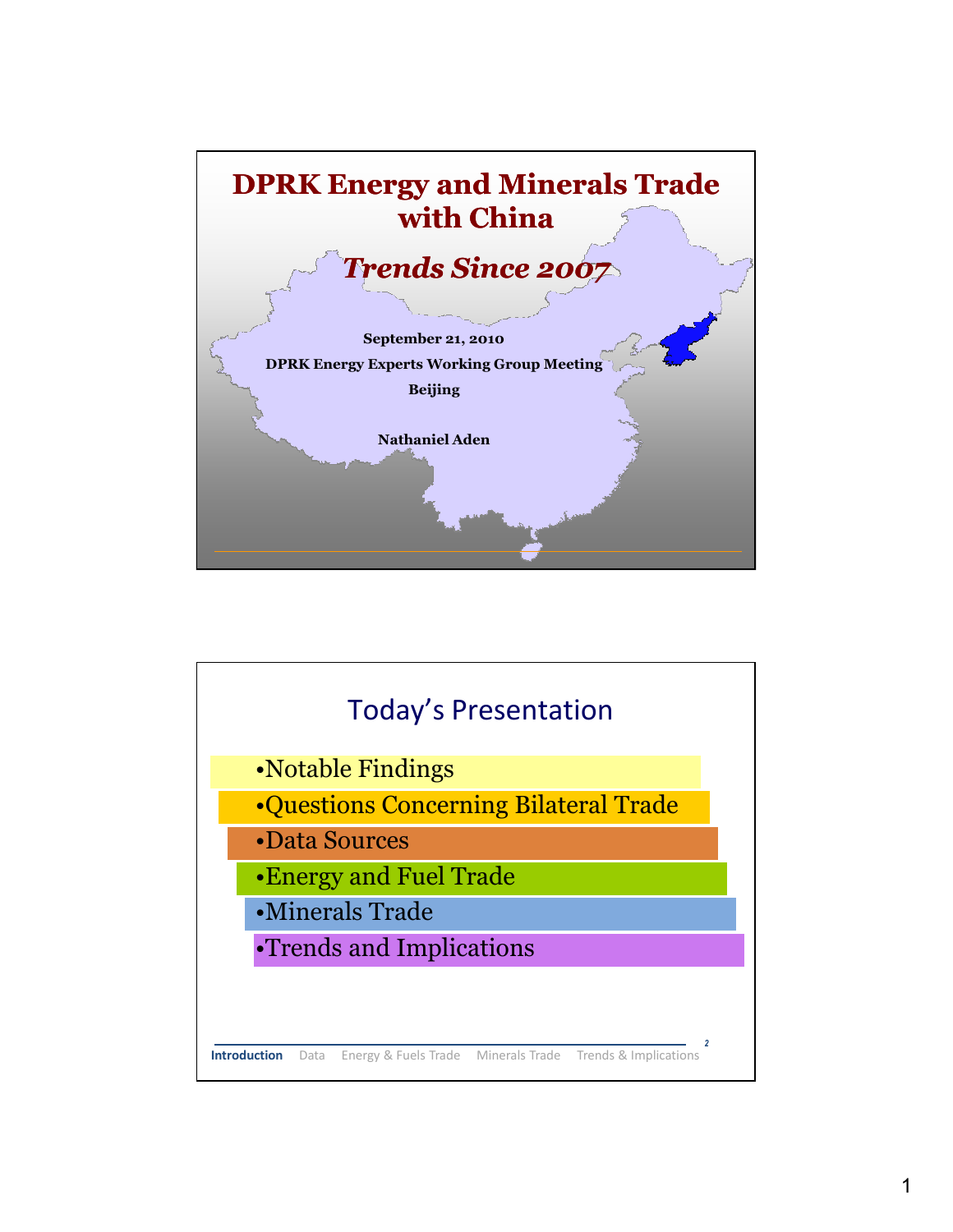

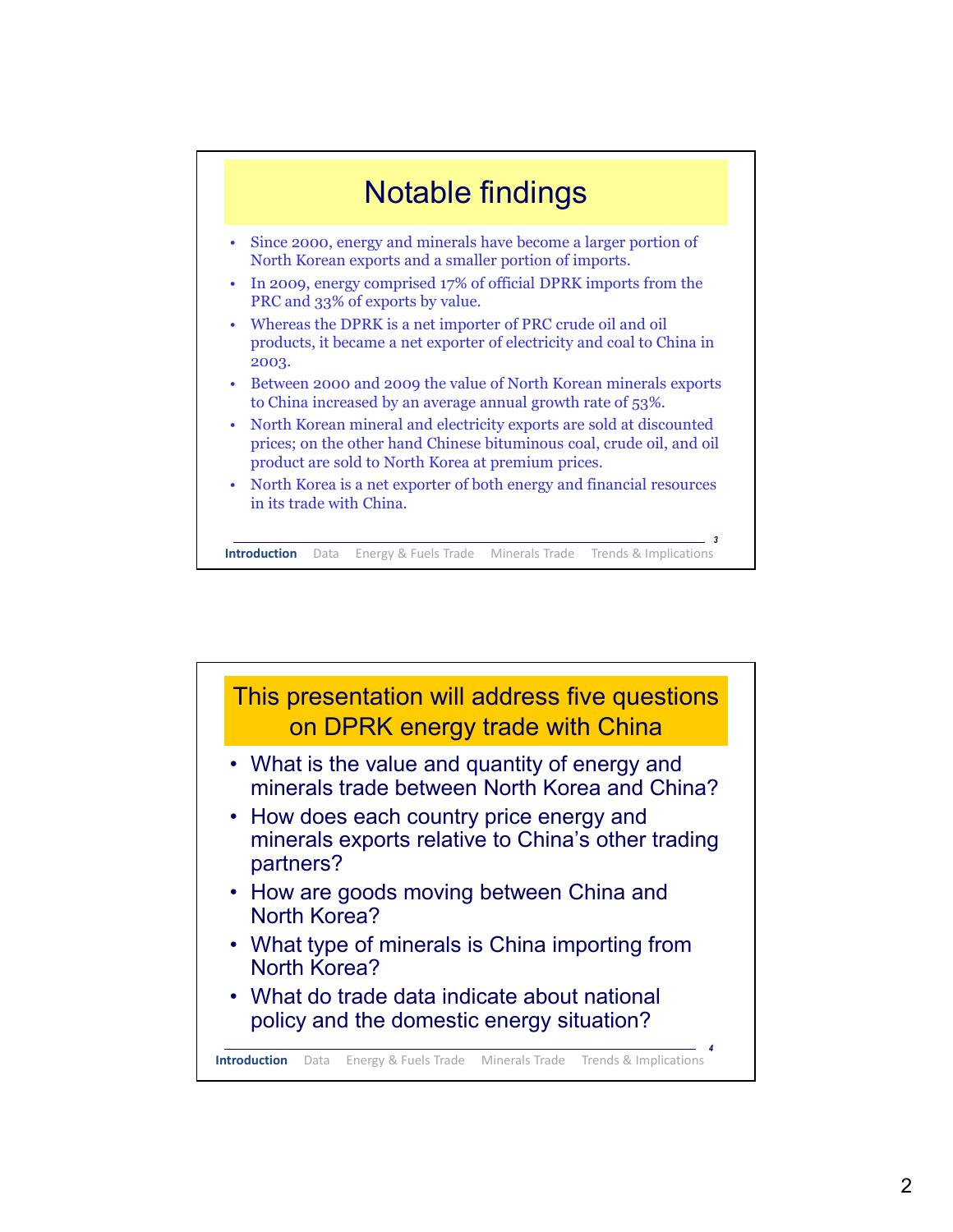

Introduction **Data** Energy & Fuels Trade Minerals Trade Trends & Implications

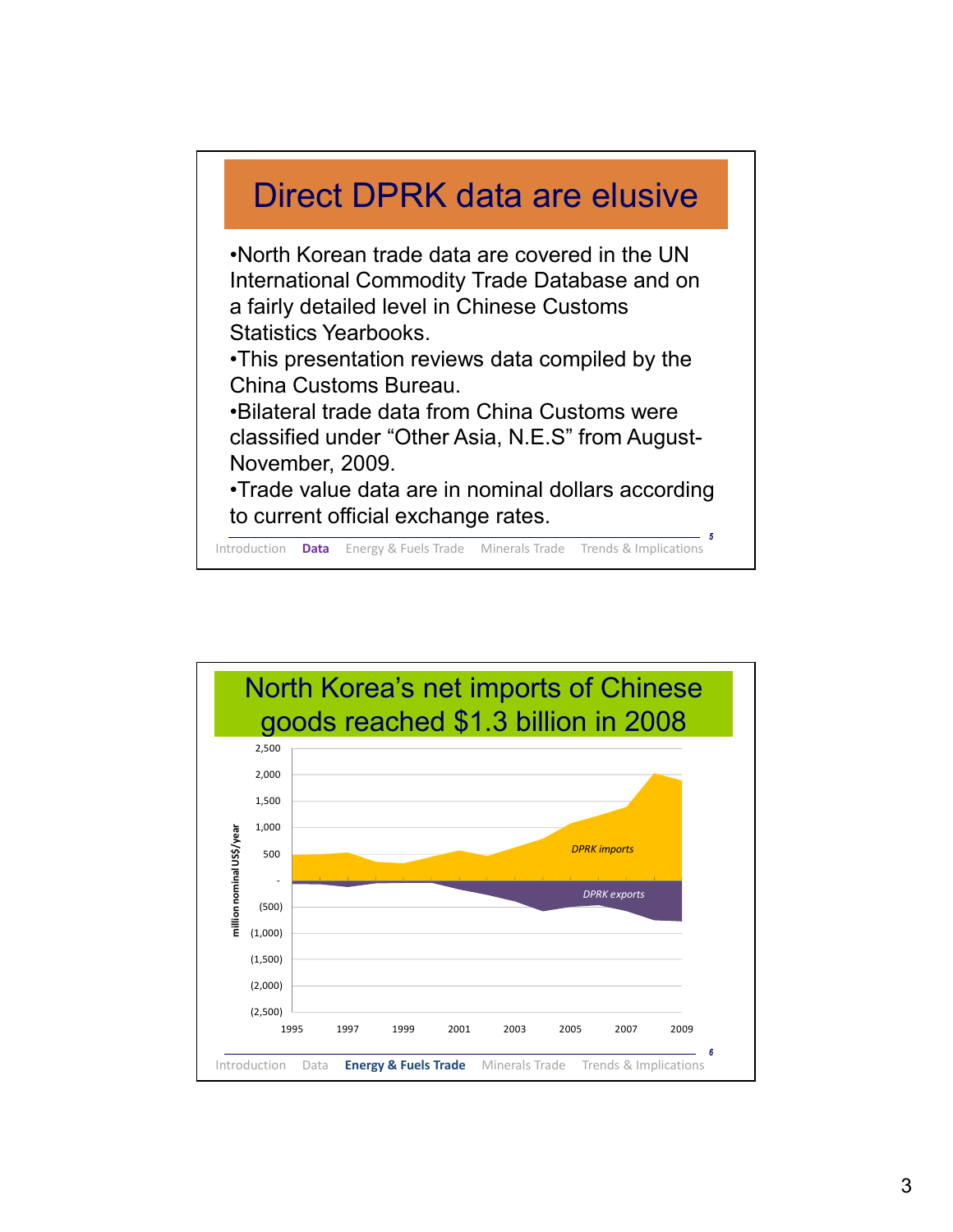

## In 2009, energy and fuels was the single largest official DPRK-PRC trade category *8* Introduction Data **Energy & Fuels Trade** Minerals Trade Trends & Implications **Commodity Value (million \$) Commodity Value (million \$)**  $1$  Energy & fuels  $\frac{1}{259}$   $\frac{1}{259}$   $\frac{1}{259}$   $\frac{1}{259}$  $2$  Machinery  $\begin{array}{|c|c|c|c|c|c|}\n\hline\n & \text{ $>$} & \text{ 160 }\text{Ores, slag, ash} \\
\hline\n\end{array}$  140  $3$  Electrical machinery  $\frac{1}{3}$   $\frac{1}{32}$  Woven apparel  $\frac{1}{3}$   $\frac{1}{3}$  93 4 Vehicles, not railway  $\frac{1}{3}$  103 |Iron and steel  $\frac{1}{3}$  73  $5$  Knit apparel  $\frac{1}{3}$   $\frac{1}{3}$   $\frac{1}{3}$   $\frac{1}{2}$   $\frac{1}{3}$   $\frac{1}{2}$   $\frac{1}{3}$   $\frac{1}{2}$   $\frac{1}{2}$   $\frac{1}{2}$   $\frac{1}{2}$   $\frac{1}{2}$   $\frac{1}{2}$   $\frac{1}{2}$   $\frac{1}{2}$   $\frac{1}{2}$   $\frac{1}{2}$   $\frac{1}{2}$   $\frac{1}{2}$   $\frac{1}{2}$   $\frac{$  $6$  Plastic  $\frac{1}{2}$   $\frac{1}{3}$   $\frac{1}{2}$   $\frac{1}{2}$   $\frac{1}{2}$   $\frac{1}{2}$   $\frac{1}{2}$   $\frac{1}{2}$   $\frac{1}{2}$   $\frac{1}{2}$   $\frac{1}{2}$   $\frac{1}{2}$   $\frac{1}{2}$   $\frac{1}{2}$   $\frac{1}{2}$   $\frac{1}{2}$   $\frac{1}{2}$   $\frac{1}{2}$   $\frac{1}{2}$   $\frac{1}{2}$   $\frac{1}{2}$  $7$  Iron and steel  $\frac{1}{5}$  68  $\frac{1}{2}$  articles thereof  $\frac{1}{5}$  20  $8$  Manmade filament, fabric  $\frac{1}{2}$   $\frac{1}{10}$  67 | Inorg chem; rare earth mt  $\frac{1}{2}$  16 9 Cereals 55 Edible fruit and nuts \$ 16 10 Iron/steel products  $\frac{1}{3}$  51 Aluminum 5 \ \ \$ 13 **Total Imports 1,891 \$ Total Exports 777 \$ DPRK Imports** DPRK Exports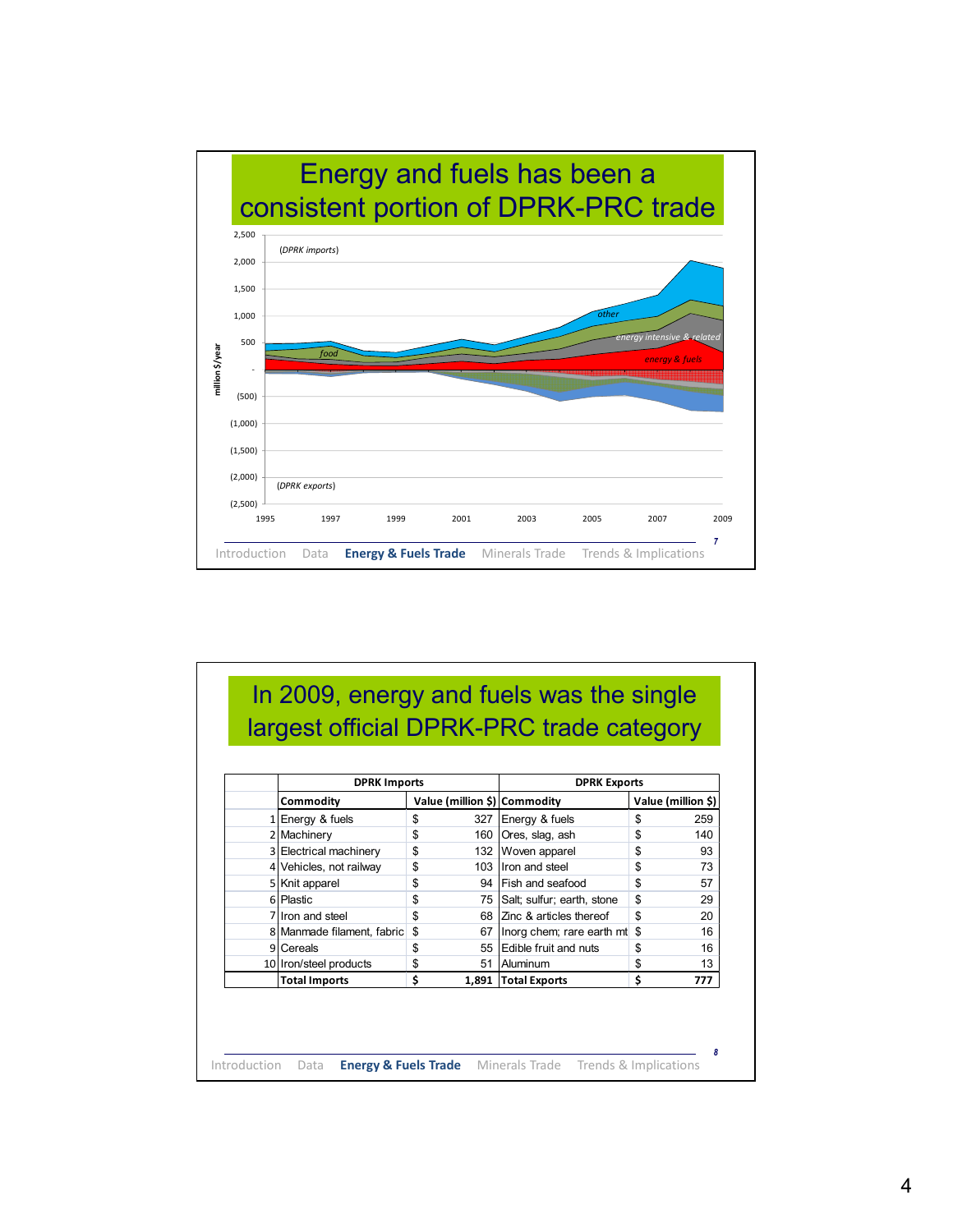

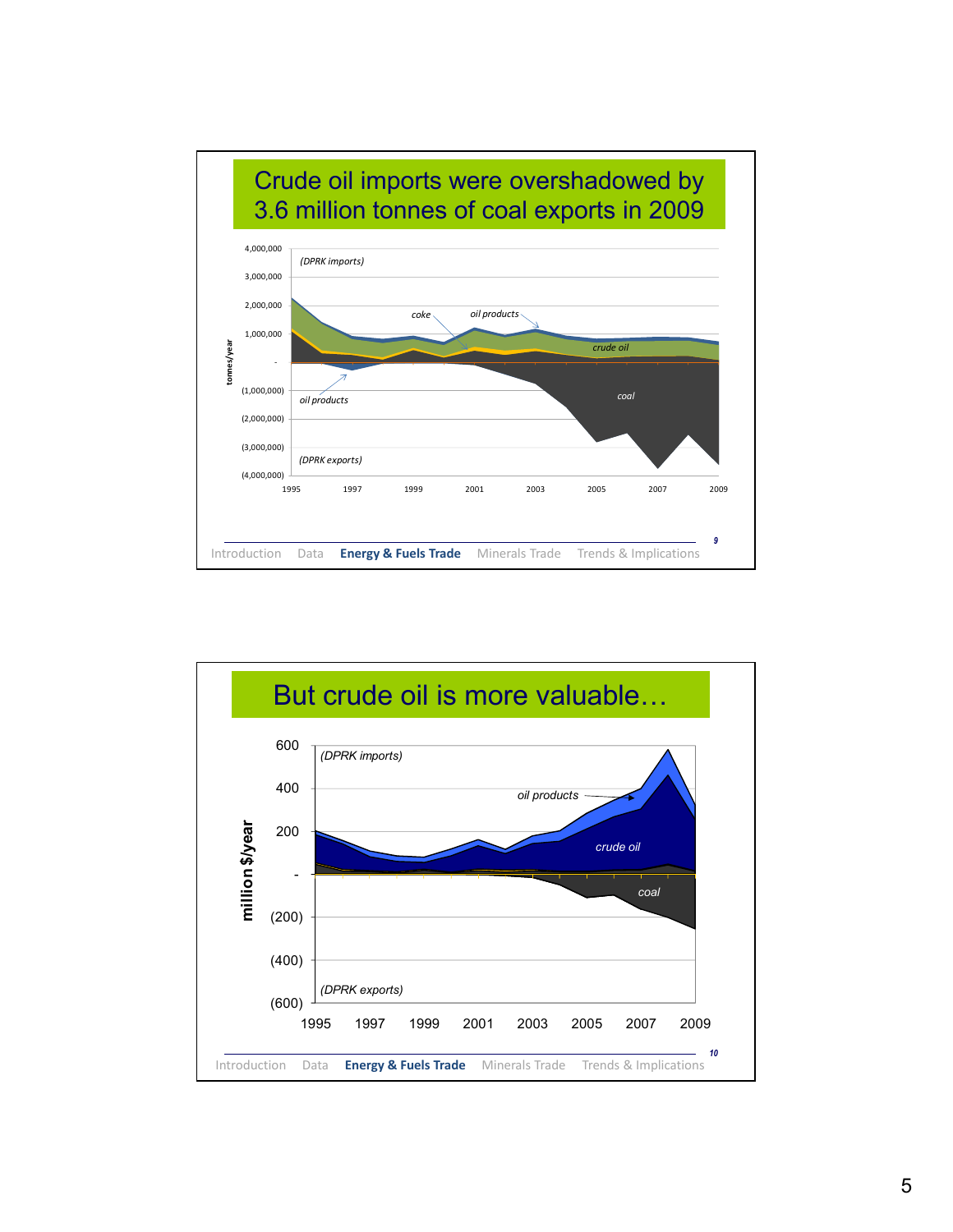

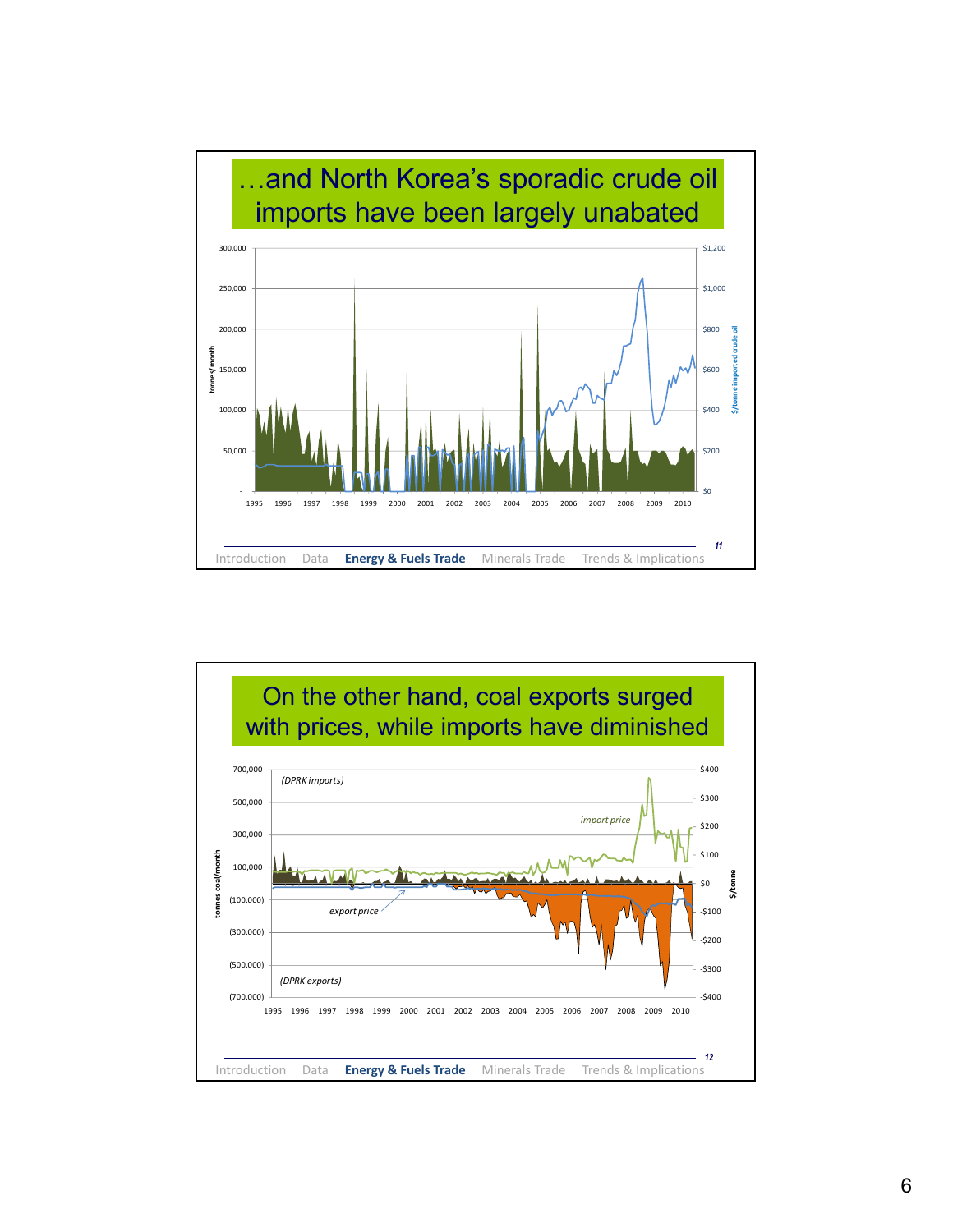

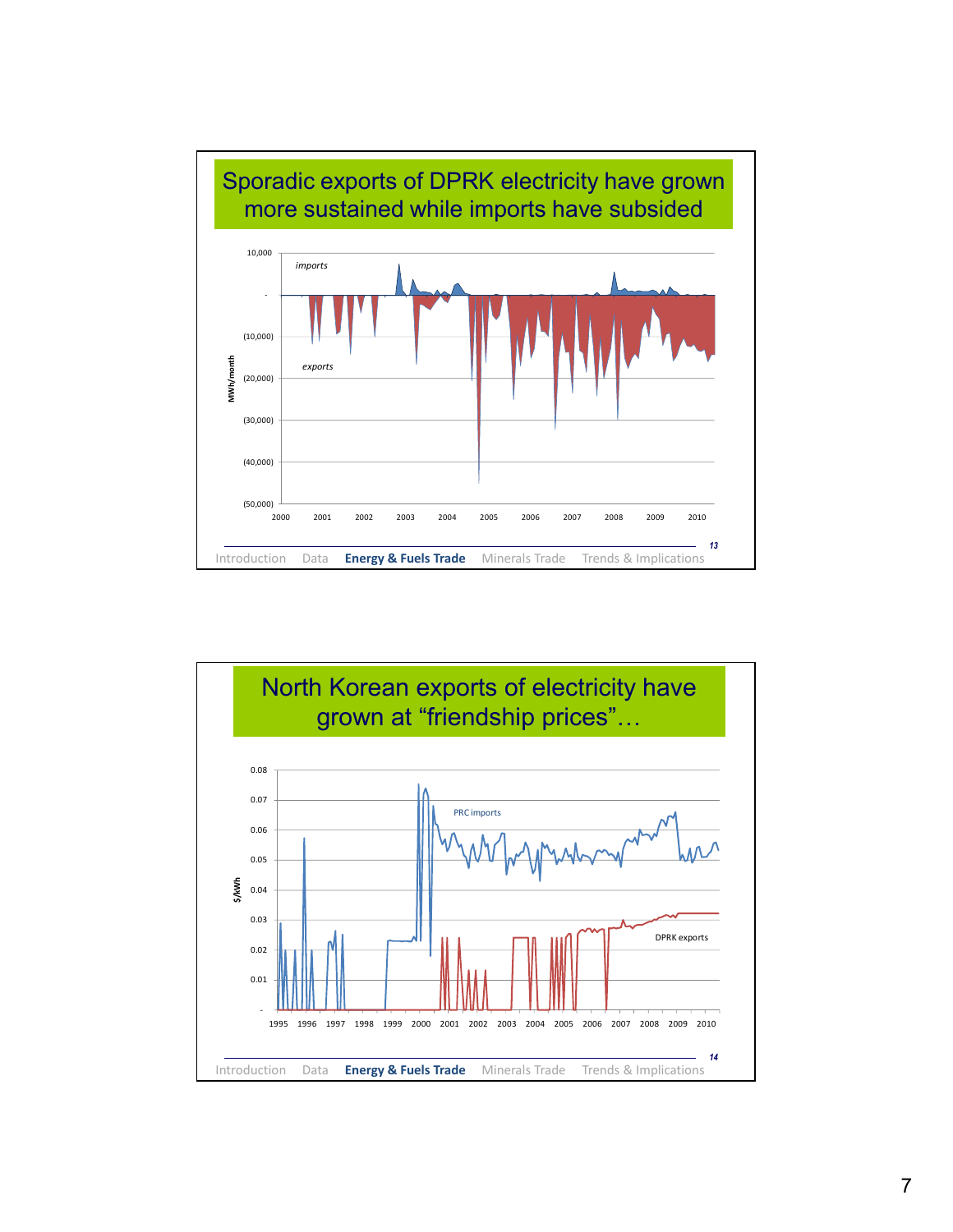

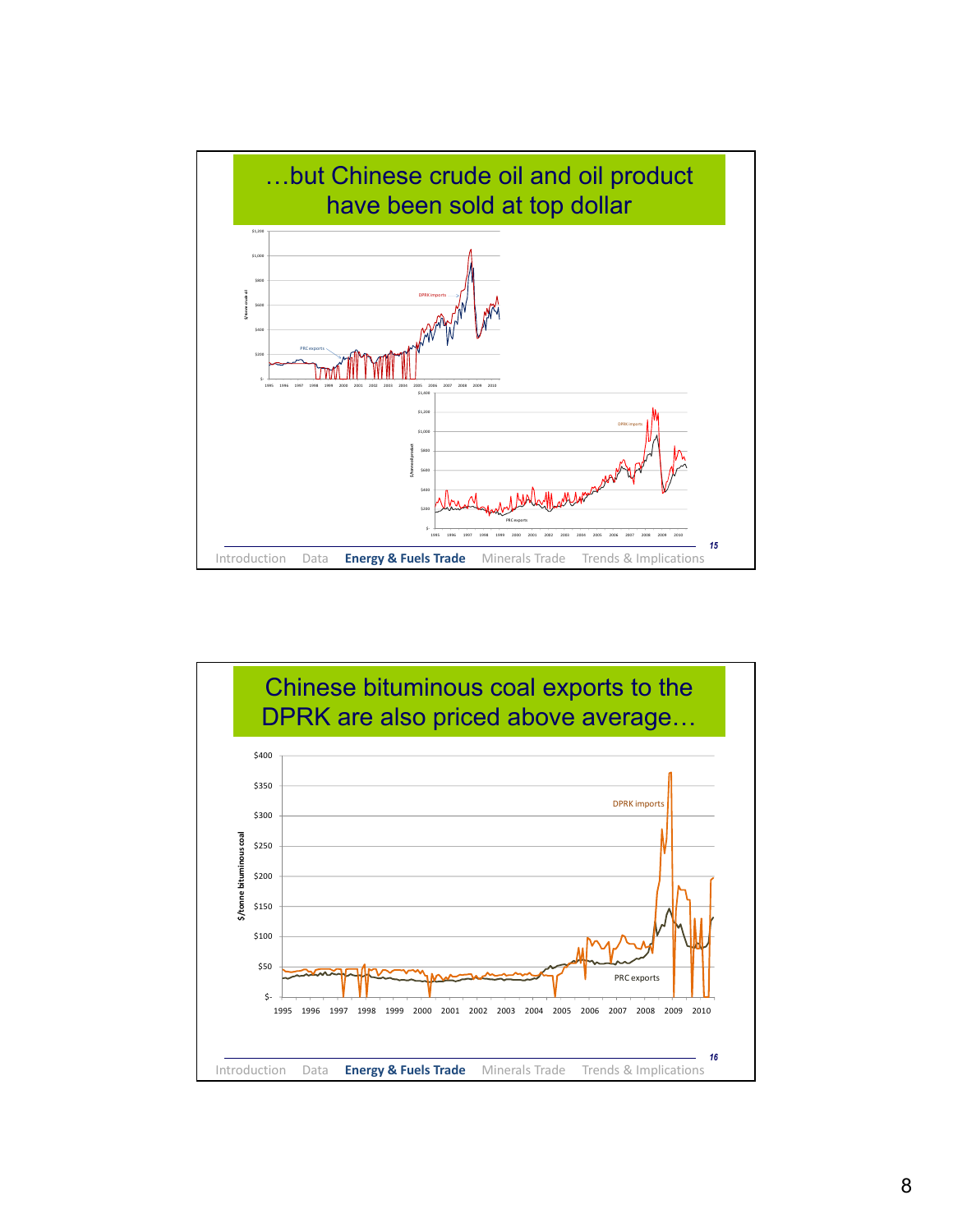

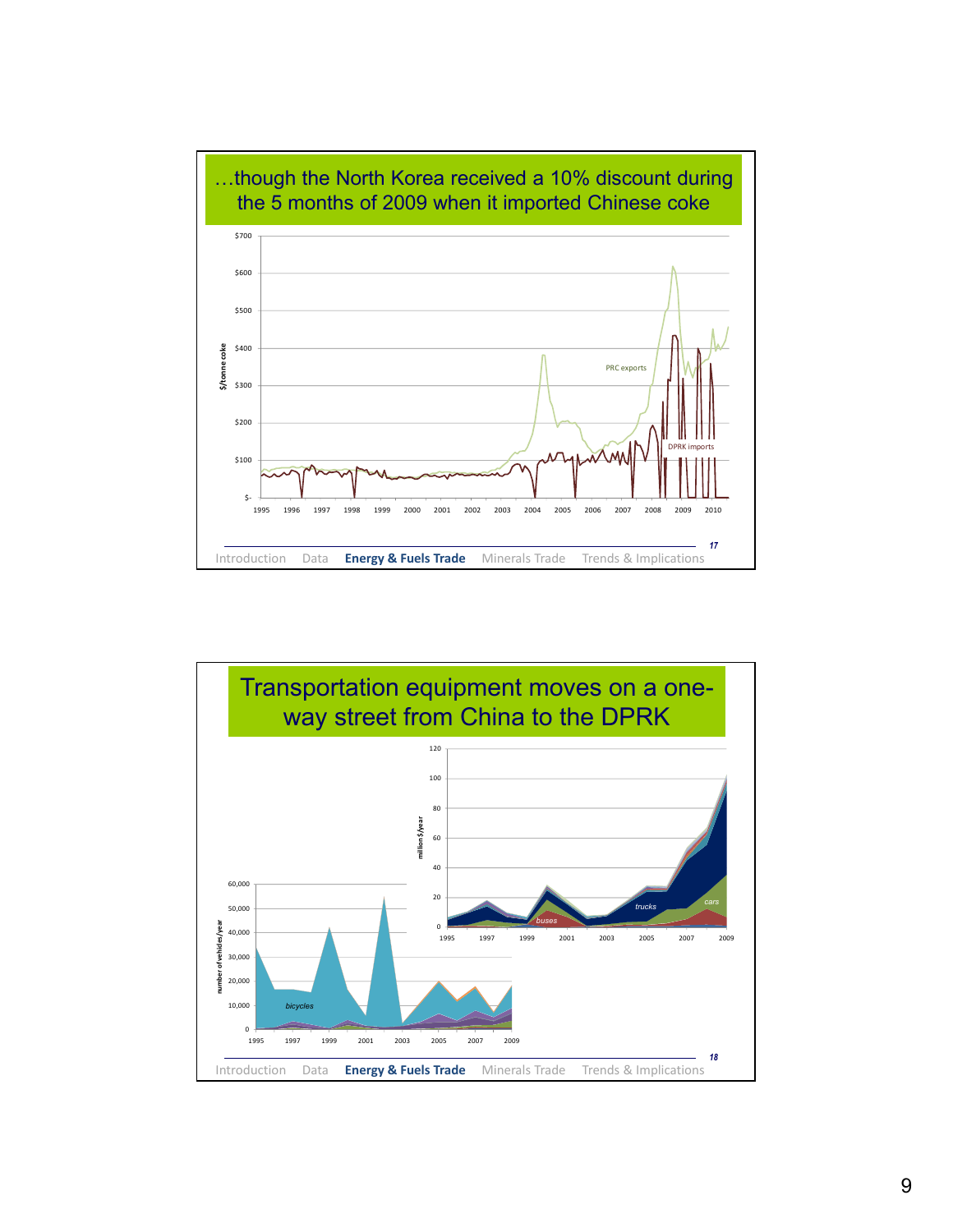

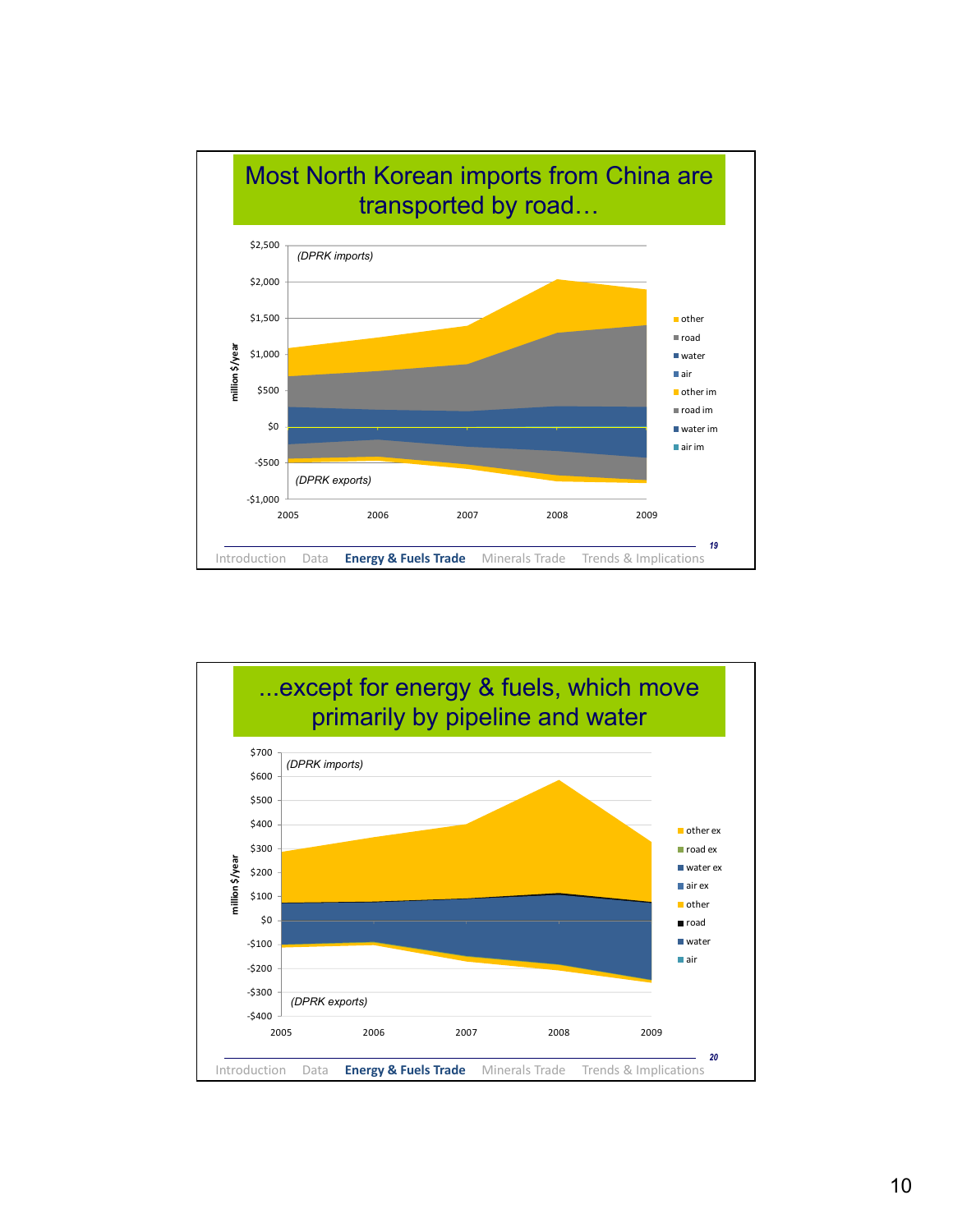|  | <b>DPRK Imports</b>           |       |     | <b>DPRK Exports</b>           |                       |
|--|-------------------------------|-------|-----|-------------------------------|-----------------------|
|  | Commodity<br>1 Energy & fuels | Value |     | (million \$)   Commodity      | Value<br>(million \$) |
|  |                               | \$    | 257 | Ores, Slag, Ash               | 92                    |
|  | 2 Machinery                   | \$    | 76  | Energy & fuels                | 72                    |
|  | 3 Vehicles, Not Railway       | \$    | 68  | <b>Iron And Steel</b>         | 45                    |
|  | 4 Electrical Machinery        | \$    |     | 68 Woven Apparel              | 43                    |
|  | 5 Iron And Steel              | \$    |     | 39 Zinc+Articles Thereof      | 16                    |
|  | 6 Plastic                     | \$    |     | 32 Fish And Seafood           | 16                    |
|  | 7 Manmade Filament, Fabric    | \$    |     | 26 Salt; Sulfur; Earth, Stone | 14                    |
|  | 8 Iron/Steel Products         | \$    |     | 23 Electrical Machinery       | 11                    |
|  | 9 Cereals                     | \$    | 23  | Inorg Chem; Rare Erth Mt      | 8                     |
|  | 10 Manmade Staple Fibers      | \$    |     | 23   Knit Apparel             | 7                     |
|  | <b>Total Imports</b>          | Ś     | 939 | <b>Total Exports</b>          | 348                   |

Г

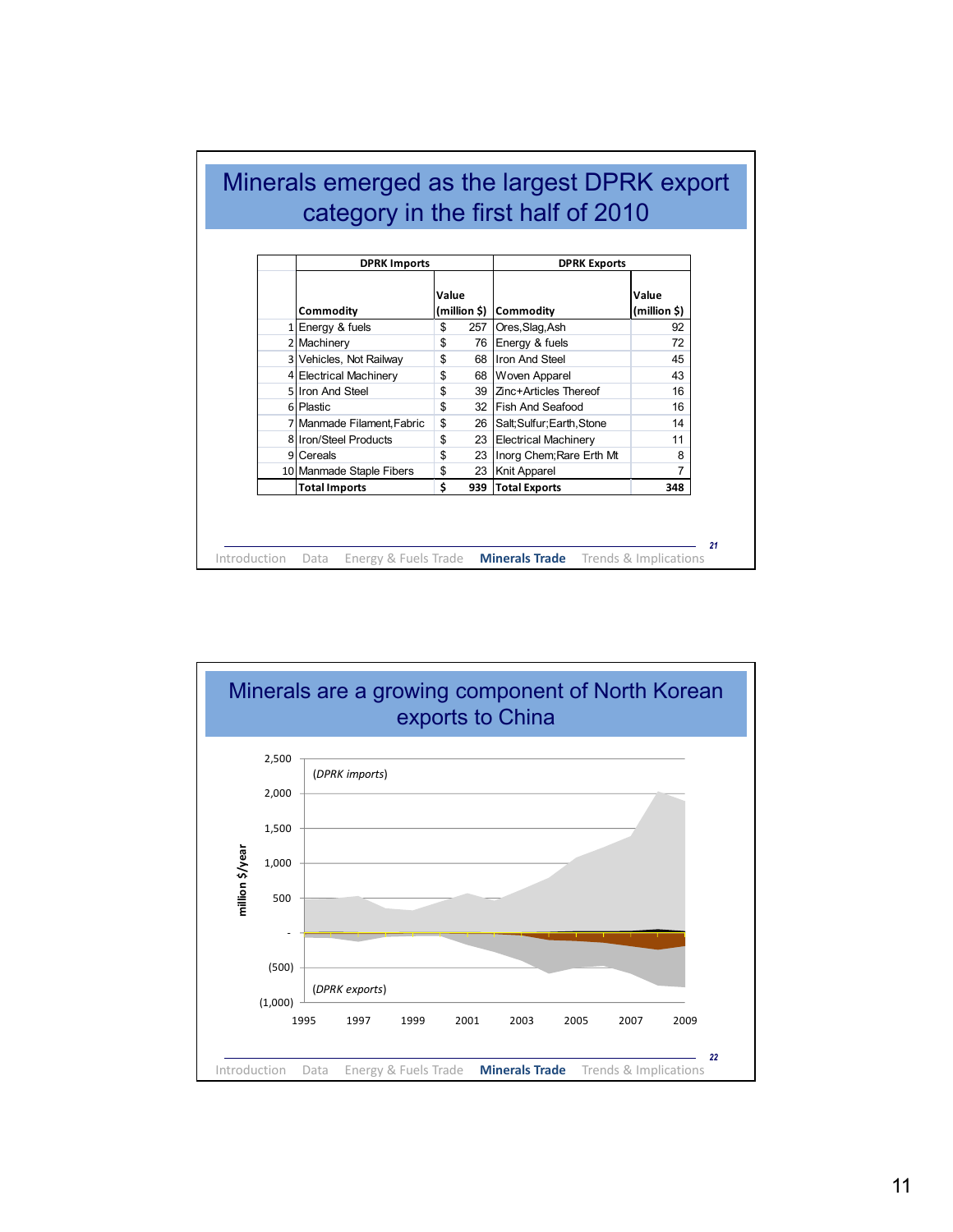

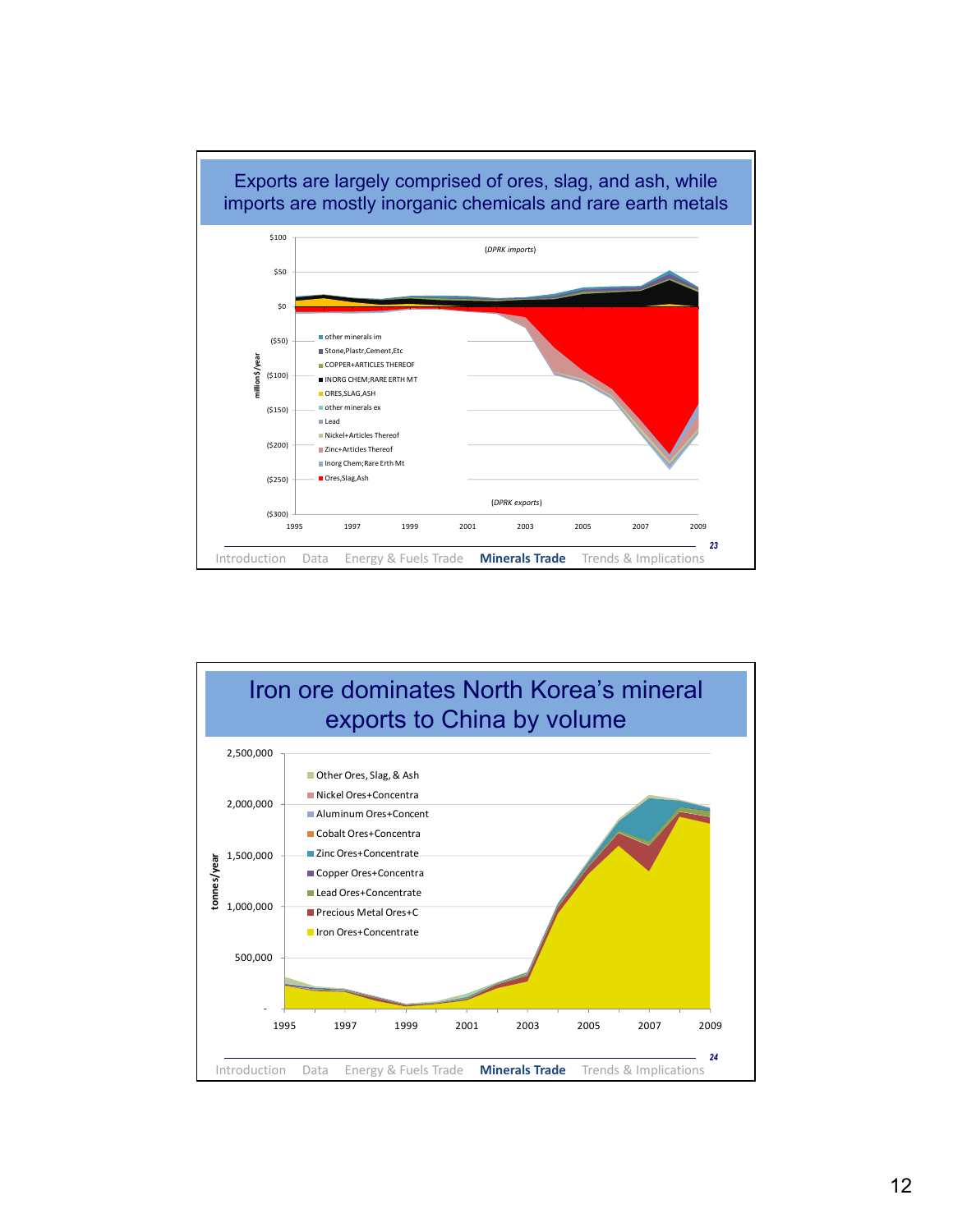